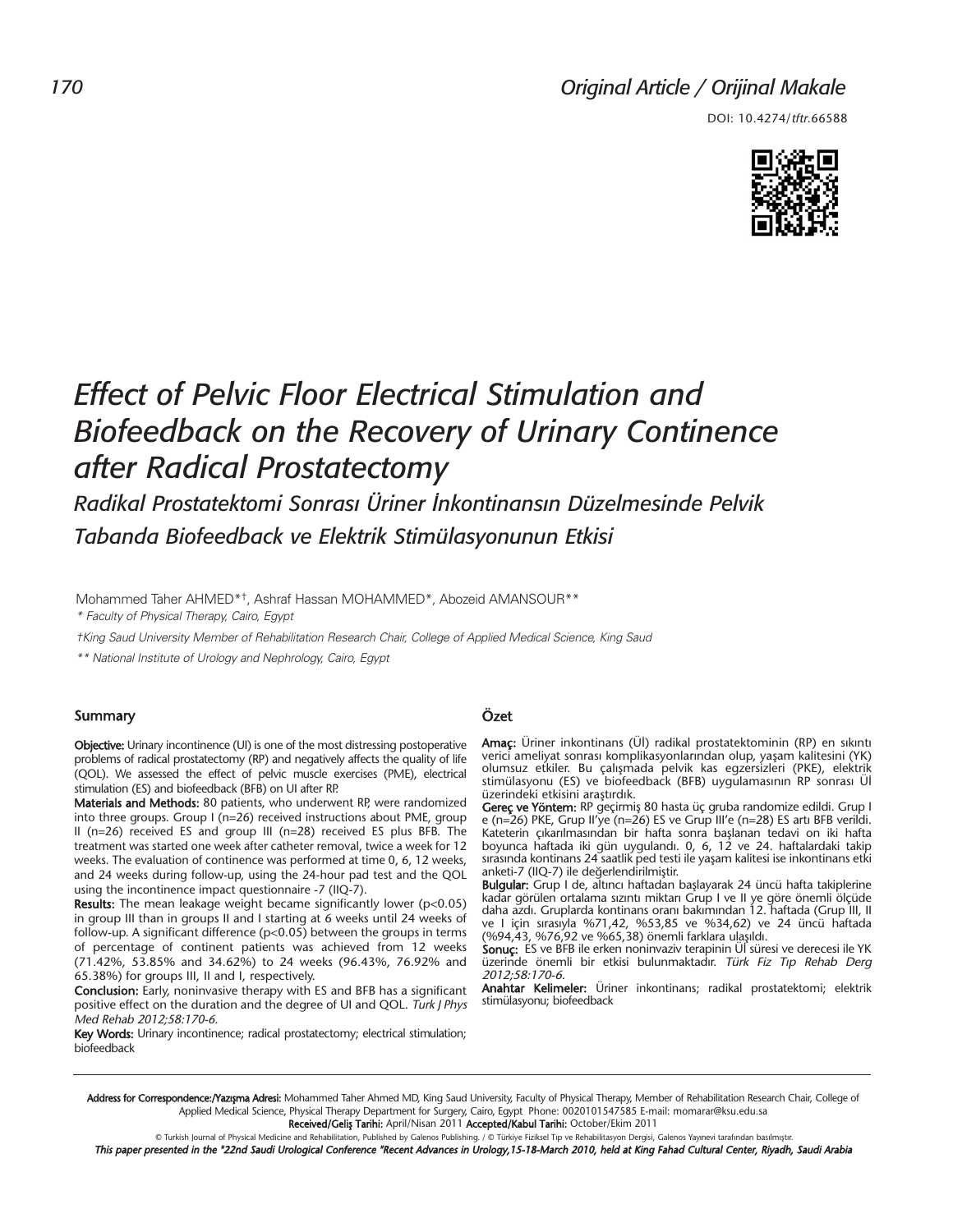#### Introduction

Urinary Incontinence (UI) is a devastating complication after Radical Prostatectomy (RP) and negatively affects the quality of life (QOL) (1). UI develops in the majority of patients during the early postoperative days. Peyromaure et al. (2) emphasized that early UI affects 30% to 50% of patients from 3 weeks to 6 months after RP. Rates vary widely due to survey methods, the definition of incontinence and surgical technique. However, spontaneous improvement in continence status may occur up to one year after RP (3). The main causes of Post-Prostatectomy Incontinence (PPI) might be intrinsic sphincter deficiency, and/or detrusor overactivity and/or decreased bladder compliance (4).

There were several studies on the role of Pelvic Muscle Exercises (PME), Electrical Stimulation (ES), and biofeedback (BFB) (5-21). Of thesis studies, some showed better continence for PME group (3,6-13), while others did not show improvement (4,5,14-20). ES is one method, which may enhance the success of PME in patients with incontinence after RP (12,24). ES can artificially stimulate the pudendal nerve and its branches to cause direct and reflex responses of the urethral and periurethral striated muscles (12). However, the beneficial effect of ES plus PME on UI after RP needs to be verified by a randomized control trial. In addition, few studies did not show any significant benefit from PME and BFB compared with a control group (11). A recent Cochrane review stated that results remain uncertain. The discrepancies occur in the reported trials because of low to moderate quality of most studies, lack of randomization and lack of a control group, and the considerable variation in the interventions, populations and outcome measures (21).

In this prospective randomized, controlled trial, we analyzed the combined effects of ES and BFB enhanced PME on the recovery of UI and QQL after RP.

## Materials and Methods

#### Subjects

From July 2007 to February 2010, a total of 95 patients who underwent RP for clinically localized prostate cancer at the National Institute of Urology and Nephrology were screened for this study. The operation was performed by four urologists without any knowledge concerning the outcome of randomization procedure. All patients were discharged with an indwelling catheter which was removed approximately 10 days (range 7-15 days) postoperatively. None of the patients were prescribed anticholinergic drugs or any drugs that influence continence during the study. Exclusion criteria were: (1) previous urethral, bladder or prostate surgery (6), (2) prior urinary or fecal incontinence, (3) neurogenic and psychiatric disorders, (4) preoperative urinary tract complications, (5) radiotherapy (7,9).

All patients signed an informed consent form before randomization. The patients were randomized into one control group and two treatment groups, using a computer generated random-number list placed in sealed envelopes. Following randomization, the subjects in each group were informed about

the aims and perspectives of the study. One experienced physiotherapist delivered all therapy at the Physical Therapy Clinics at El-Materia Teaching Hospital, Cairo, Egypt. Treatment adherence monitored using patient-recorded diaries provided at the initial visit. At the time of this study, there was no Human Research Ethics Committee established in the faculty, but the study was approved by the postgraduate affairs and departmental committee. In order to have statistical power of 0.80 and p<0.05, it was calculated that 80 subjects were required to detect a 35% difference in improvement in selfreported urinary continence, and the sample size was increased to 95 to guard against the possible situation where some of the subjects would not complete the study.

#### Outcome Assessment

The evaluation of PPI was performed one week after catheter removal (W0), at 6 (W6) and 12 (W12) weeks of intervention. Follow-up assessment has been performed 24 weeks (W24) after removing the catheter.

The primary outcome measure was self-reported continence/incontinence using the 24-hour pad test. The definition of UI was according to the guidelines of the International Continence Society (ICS) where continence is defined as no need for wearing a pad (0 pads) (22). The 24-hours pad test is a standardized test using pre-weighed pads changed and weighed every 2 hours, with a chart of the frequency, volume and time of voids and the amount and type of fluid intake. The pad test is capable of detecting a one gram urine loss if the pads are placed in a sealed plastic bag (23).

The secondary outcome was the impact of incontinence on the QOL measured by the incontinence impact questionnaire-7(IIQ-7). The IIQ-7 has seven questions regarding the impact of UI on socializing, emotional health, physical activity and travel. Items are summarized to give a single score ranging from (0 "not at all") to 100 ("a great deal") (28). The IIQ-7 is reliable and valid in men with incontinence after RP (1). The IIQ-7 was translated into Arabic language that is easily understood by all Arabic speaking communities. The modified Arabic IIQ-7 (appendix) used in this study has a good test-retest reliability and validity to assess the impact of urinary incontinence on QOL (29). Because urodynamic studies are invasive, they were avoided and used only in patients with UI after the 6-month follow-up according to ICS standards (25).

#### Intervention

Patients in the control group were not given ES, BFB or formal education of PME after catheter removal. They received the usual instruction to conduct PME, which included verbal instruction (how to correctly and selectively contract the anal sphincter while relaxing the abdominal muscles), by the physiotherapist, and written examples of exercises (Kegel exercises) at the catheter removal visit and during follow-up visits. The patients received an informative booklet with these instructions. The patients performed three set of 15-20 contractions daily. The duration of each constriction was 3-5 seconds with a relaxation period of 6-10 seconds. Initially, the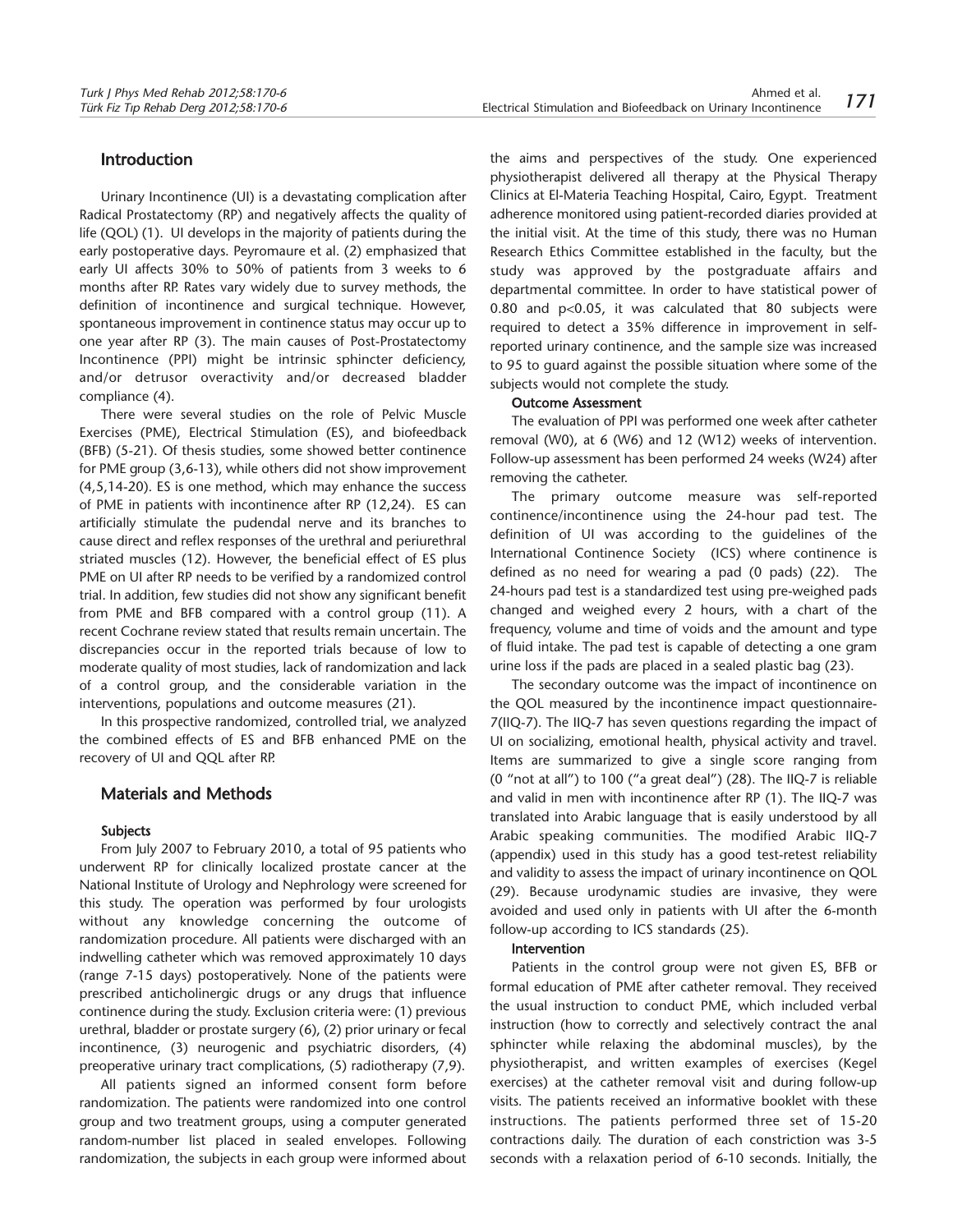patients practiced these exercises while supine but later when sitting, standing, squatting, and going up and down stairs. After that, patients were encouraged to practice the exercises before any effort or activity that might induce incontinence (sneezing, coughing, or lifting a weight).

Patients in the ES group were included in the ES program that began one week after catheter removal. Treatment time was set for 15 minutes, twice weekly for 12 consecutive weeks. Stimulation parameters were 50 Hz square wave with a 300 us pulse width with output current of maximum tolerable intensity (26). The sites of electrode application were placed symmetrically on the skin surface over 2<sup>nd</sup> through 4<sup>th</sup> sacral outflow, where the lateral border of each electrode placed over the posterior superior iliac crest, and the inside border located one finger width from the midline (27).

Patients in the BFB group were included in an early ES+BFB that began one week after catheter removal. Patients received the treatment twice weekly for 12 weeks. Each of the 24 treatment sessions was homogeneously composed of a first part with BFB (15 minutes) followed by a second part with ES (15 minutes). For BFB, a 2-channel electromyographic BFB apparatus (Reactive Biofeedback, BEAC, Stradella, Italy), was used with one channel for perineal, and the other for abdominal muscles and the signal received through surface electrodes (9,10). In the right lateral decubitus position, patients practiced 3 series of 10 rapid contractions to improve the phasic musculature component. Then, patients practiced 3 sustained contractions of



Figure 1. Study flow chart.

5, 7 or 10 seconds depending on ability to maintain the contraction of the pelvic floor muscle tonic component. Subjects were then placed in the supine position, with hips flexed to approximately 60 degrees, to practice 10 contractions during prolonged expiration, avoiding the Valsalva maneuver (28).

All patients were given a diary logbook to complete on a daily basis during the intervention period. They were asked to maintain a daily self-report of their daily exercise activities. The content of the logbooks did not differ between active laser and placebo groups.

All variables are described in terms of mean and Standard Deviation (SD) or range and proportions. ANOVA was used with normally distributed variables otherwise, Friedman and the Wilcoxon's nonparametric tests. Alpha level of <0.05 was considered statistically significant. Statistical analysis was done using a statistical package for social science (SPSS Inc., Chicago, IL), version 11.0.

# **Results**

#### Participant Flow

Figure 1 is a patient participant flow chart. 95 patients met the eligibility criteria. Data were available for 90 patients who were randomized into three groups. There were 10 patients who did not complete the trial because they could not attend the ambulatory schedule for various reasons. A total of 80 patients completed the trial, included 26 in the control group, 26 in the ES group and 28 in the ES+BFB group. As shown in Table 1, all groups were homogeneous with respect to the demographic, pathological and operative characteristics.

Self Report Incontinence Rate:

One week after W0, the mean leakage weight was similar in all groups  $(x^2=1.89, p>0.05)$ . There were a significances at W6 ( $\chi^2$ = 28.15, p<0.05), W12 ( $\chi^2$ = 16.19, p<0.05) and W24  $(x^2= 2.89, p<0.05)$ . Between-group comparisons revealed that, the mean leakage weight decreased significantly (p<0.05) in the ES+BFB group than in the ES and control groups at W6, W12, and W24, respectively. A significance difference was observed between the ES group and the control group at W6, and W12 and non-significance at W24 (Table 2).



Figure 2. Comparasion of control and EsS groups.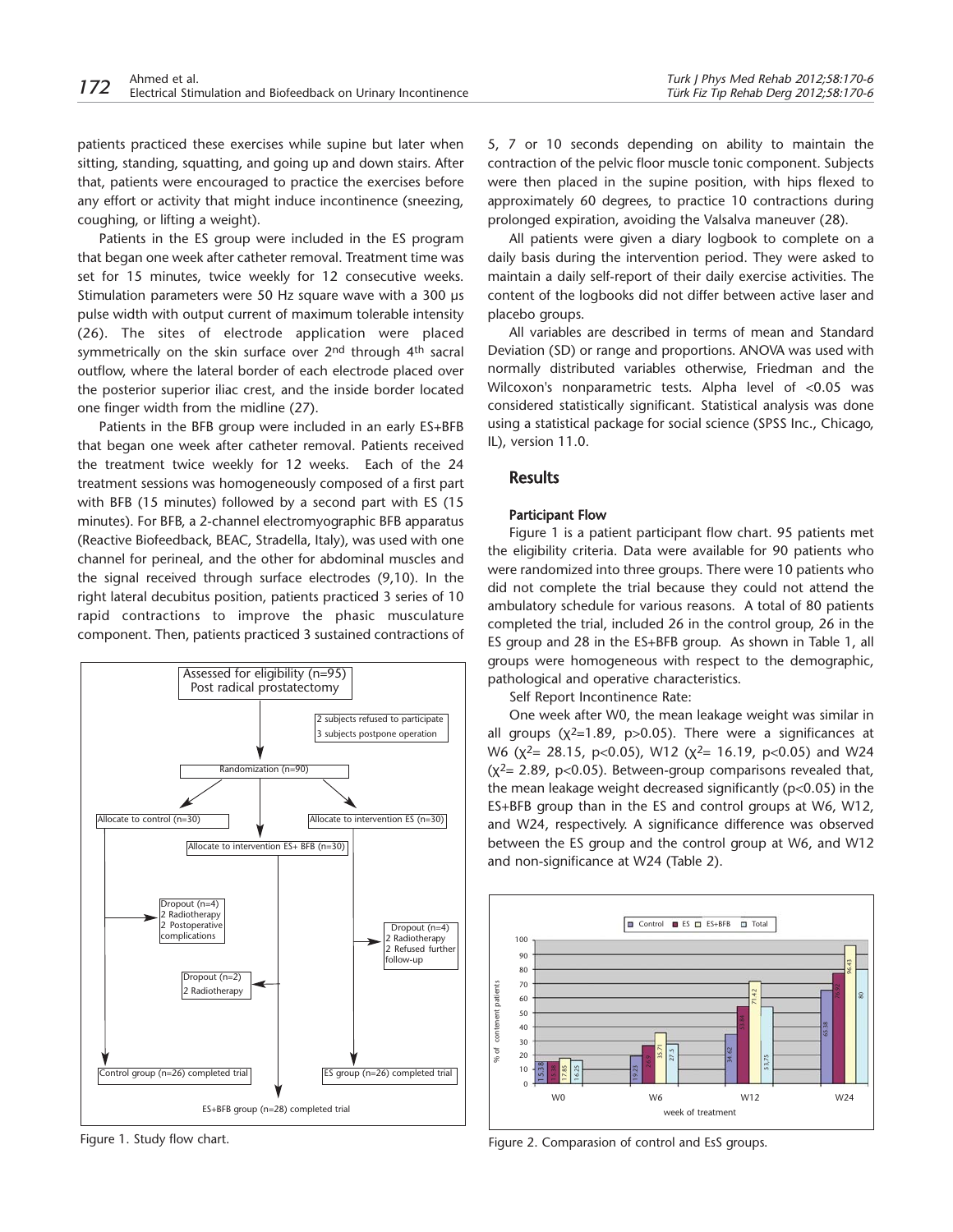After catheter removal, the continence rates were similar (p>0.05) between the groups. The overall continence rates were increased to 27.5% and 73.75% at W6 and W12, respectively. There was a significant ( $p<0.05$ ) increase in continence rate in the ES+BFB group (35.71% and 71.42%) compared to that in the control and ES groups (19.23% and 34.62%) and (26.9% and 53.85%) at W6 and W12, respectively. The overall continence rates were increased to 80% at W24. Continence rate was significantly (p<0.05) increased in the ES+BFB group (96.43%) compared to that in the ES and control groups (76.92% and (65.38%, respectively). There was no significant difference between the control and ES groups (p>0.05) (Figure 2).

At W24, there were 1 patient (3.57%) in the ES+BFB group, 6 patients (23.07%) in the ES group, and 9 patients (34.62%) in the control group remained incontinent (1 or more pads, urine loss greater than 2 gm). All incontinent patients underwent urodynamic evaluation that showed a sphincter deficiency in 1 of 1 in the ES+BFB group, in 3 of 6 in the ES group and in 7 of 9 in the control group. Detrusor over activity detected in 3 of 6 in the ES group, and in 2 of 9 in the control group.

#### Quality of Life on IIQ-7

There were no significant differences in terms of QQL as measured by the modified IIQ-7 (p>0.05), between the groups at baseline (W0). A significant change in the overall QQL was demonstrated (p<0.05) at W6, W12 (p<0.04) and W24 (p<0.05) compared to baseline. We found significant improvement on the recorded impact of IU at each time of measurement within each group compared to baseline, with greater improvement observed in the ES+BFB group compared to the control and ES groups. A non significant difference was observed between the ES and the control groups, Table 3.

# Table 1. Baseline clinical characteristics of participants.

# **Discussion**

Urinary incontinence after radical prostatectomy has many causes; the main factor seems to be insufficiency of the sphincteric mechanism and/or bladder abnormalities caused by the anatomical and functional changes during surgery such as direct surgical trauma, neural injury, and decreased elasticity of the bladder neck (3,30). Thus, different therapeutic approaches, such as PME, ES and BFB have been used, although discrepancies occur in the reported efficacy of conservative treatment for incontinence.

In this study, the active BFB+ES group achieved continence significantly faster than the control group and the ES group suggesting that ES+BFB may promote early recovery of continence even in patients with severe IU after RP. The significance of our study is based on the prospective randomized assignment of treatments vs. control, on the homogeneous characteristics of the 3 groups and on the objective evaluation of outcome assessment. In particular, in all patients, the catheter was removed at 10 days and had severe UI with a mean leak of more than 650 gm. The patients were considered the continent when no pads were required and the weight gain of the pad during the test was 1 gm or less. A more objective evaluation of UI would be the urodynamic evaluation. However, these investigations are invasive, especially soon after surgery, and they do not correlate better with subjective rates (overestimating clinically important UI rates) (18,30). Thus, in the current study, and as previously reported, urodynamics was postponed and used only in refractory cases after 6 months (10). Homogeneously, all patients started treatment early at 7 days after catheter removal, with treatment schedule of only 2 sessions per week for 12 weeks.

|                                                                     | rapic 1. Dascillic cilincar characteristics or participants. |                    |                   |  |  |  |
|---------------------------------------------------------------------|--------------------------------------------------------------|--------------------|-------------------|--|--|--|
| Characteristic                                                      | Group 1 $(n = 26)$                                           | Group 2 $(n = 26)$ | Group $3(n = 28)$ |  |  |  |
|                                                                     | $mean±$ (SD)                                                 | $mean±$ (SD)       | $mean±$ (SD)      |  |  |  |
| Age (yr)                                                            | $57.2 \pm 3.25$                                              | 58.8±5.4           | $56.3 \pm 6.8$    |  |  |  |
| Body mass index $(kg/m2)$                                           | $32.8 \pm 3.2$                                               | 35±4.5             | $33.9 \pm 3.4$    |  |  |  |
| Prostate Specific Antigen (ng/ml)                                   | $10.7 + 9.1$                                                 | $9.8 \pm 6.6$      | $8.13{\pm}4.7$    |  |  |  |
| Clinical stage %                                                    |                                                              |                    |                   |  |  |  |
| T1                                                                  | 57.69%                                                       | 53.85%             | 57.14%            |  |  |  |
| T <sub>2</sub>                                                      | 26.93%                                                       | 30.77%             | 28.57%            |  |  |  |
| T <sub>3</sub>                                                      | 15.38%                                                       | 15.38%             | 14.28%            |  |  |  |
| Nerve sparing %                                                     |                                                              |                    |                   |  |  |  |
| No nerve sparing                                                    | 30.77%                                                       | 34.62%             | 35.71%            |  |  |  |
| Yes (Unilateral+ Bilateral)                                         | 69.23%                                                       | 65.38%             | 64.29%            |  |  |  |
| Operation time (minutes)                                            | $225 \pm 45$                                                 | $235 \pm 55$       | $245 \pm 45$      |  |  |  |
| Blood loss (ml)                                                     | 1067±576                                                     | 1080±712           | 1073±760          |  |  |  |
| Prostate weight (gm),                                               | $45.1 \pm 12.8$                                              | $49.76 \pm 14.2$   | 48.13±16.60       |  |  |  |
| Pathological stage %                                                |                                                              |                    |                   |  |  |  |
| pT2                                                                 | 79.92%                                                       | 73.07%             | 78.57%            |  |  |  |
| pT3                                                                 | 23.08%                                                       | 26.93%             | 21.43%            |  |  |  |
| There were no statistically significant differences between groups. |                                                              |                    |                   |  |  |  |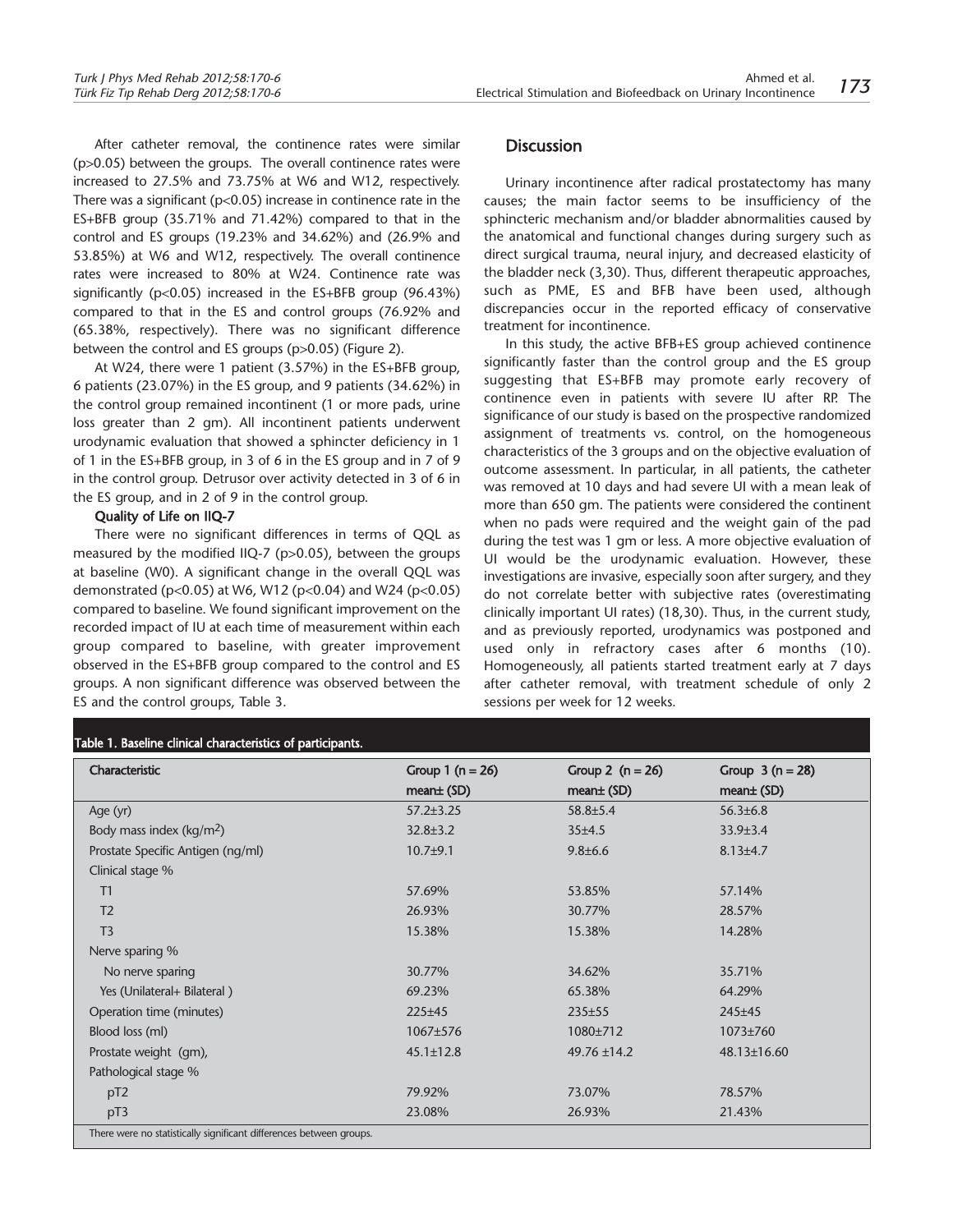In this study, the BF+FES treatment showed a significance advantage in terms of objective continence rates compared to active ES and the control groups. It is impossible to estimate the exact contribution of each method to the result, but BFB and ES work together in this set up. The rationales for placing ES and BFB in the same session is to perform the three consecutive steps in each session: (1) to provide the patient with feedback on what is being trained to achieve the therapeutic outcome, when the patient is not able to contract the external sphincter in isolation, (2) to increase the power and endurance of pelvic floor muscles and (3) stimulate the periurethral striated muscle for neuro-modulation that affects the neural signaling that controls continence (31). This type of treatment helps patients to perform better and continue exercises at home, to improve the voluntary control of the pelvic floor and supports the primary urethral closure mechanism. If the muscles work efficiently (ES+BFB) it is easier for the patient to create an autonomic pelvic floor contraction to prevent stress events. Fatigue of the periurethral striated muscles is often the cause of increased urine loss during the day, and this can be prevented by ES+BFB treatments.

The results of the current study were supported by work of Filocamo et al. (7) where results were comparable after three months (74.0% vs. 71.42%) and six months (94.6% vs. 96.43%). Recently, Mariotti et al. (8) randomized 60 patients with UI after radical prostatectomy to a treatment group (ES plus BFB) and a control group (PME only), and they reported earlier recovery of continence in the treatment group. They demonstrated comparable continent rate at three months (80% vs 71.42%) and after six months (92.31% vs. 96.43%) for intervention groups. Thus, a significant additive effect of ES on PME compared with PMES alone has only been shown in this study, although it was not placebo-controlled and the subjects were consecutive patients undergoing RP in whom leakage

#### Table 2. Mean leakage weight.

| Characteristic                                           | Group $1$ (n=26) Mean $\pm$ SD | Group $2$ (n= $26$ ) Mean $\pm$ SD | Group $3$ (n=28) Mean $\pm$ SD |  |
|----------------------------------------------------------|--------------------------------|------------------------------------|--------------------------------|--|
| Baseline $(W_0)$                                         | 791.0±380.3                    | 790.0+399.46                       | 785±311.98                     |  |
| 6- weeks $(W_6)$                                         | $533\pm316.53^{\dagger}$       | 383.0±145.871*                     | 263.0±145.87 <sup>†*</sup>     |  |
| 12-week $(W_{12})$                                       | 260±216.53†                    | 132.0+145.871*                     | 83.0+145.87 <sup>**</sup>      |  |
| 24-week $(W_{24})$                                       | $123 \pm 116.53^{\dagger}$     | 97.8±105.871                       | $36.0 + 95.87$ <sup>*</sup>    |  |
| * P 0.05 compared to group II (ES) and group I (control) |                                |                                    |                                |  |

\* P<0.05, compared to group II (ES) and group I (control)

*♠* P<0.05, compared to group I (control)

† p<0.05, compared to baseline within group

#### Table 3. Mean scores for quality of life on IIQ-7.

| Characteristic                                          | Group $1$ (n=26)     | Group $2(n=26)$      | Group $3$ (n=28)         | Total (80)             |
|---------------------------------------------------------|----------------------|----------------------|--------------------------|------------------------|
|                                                         | Mean±SD              | <b>Mean</b> ±SD      | <b>Mean</b> ±SD          | Mean±SD                |
| Baseline $(W_0)$                                        | 55±31                | $54\pm26$            | $53 + 28$                | $54 + 29$              |
| 6- weeks $(W_6)$                                        | $40+23$ <sup>†</sup> | $36+25$ <sup>t</sup> | $26 \pm 25$ <sup>*</sup> | $33+25$ <sup>†</sup>   |
| 12-week $(W_{12})$                                      | $32+26$              | $29+28$ <sup>t</sup> | $20+24$ <sup>†*</sup>    | $25+27$                |
| 24-week $(W_{24})$                                      | $25+26$ <sup>†</sup> | $23+24$ <sup>t</sup> | $15+25$ <sup>†*</sup>    | $21 + 24$ <sup>†</sup> |
| *P<0.05, compared to group 2 (ES) and group 1 (control) |                      |                      |                          |                        |

*♦*P>0.05, compared to group 1 (control)

†p<0.05, compared to baseline within each group

#### Appendix: the Arabic IIQ-7.

|                                                                                                                          | Not at all | Infrequently              | Frequently     | Almost       |
|--------------------------------------------------------------------------------------------------------------------------|------------|---------------------------|----------------|--------------|
|                                                                                                                          |            |                           |                | always       |
| 1-Does urinary leak disrupt your prayer schedule?                                                                        | not at all | makes me repeat rival     | make me repeat | I almost     |
|                                                                                                                          |            | cleansing for each prayer | the prayer     | stoe praying |
| 2-Does urinary leak affect your ability to do household chores (cooking, housecleaning)?                                 |            |                           |                |              |
| 3-Does urinary leak affect your ability to do physical recreational activities as walking, swimming, or other exercises? |            |                           |                |              |
| 4-Does urinary leak affect your ability to do social activities outside your home (as visiting relative and neighbors)?  |            |                           |                |              |
| 5-Does urinary leak affect your ability to travel by bus or car for distance greater than 20 minutes away from home?     |            |                           |                |              |
| 6-Does your urinary leak cause you to experience frustration, sense of low self esteem and lost confidence?              |            |                           |                |              |
| 7-Dose your urinary leak affects your emotion health (nervousness, depression, etc.)?                                    |            |                           |                |              |
|                                                                                                                          |            |                           |                |              |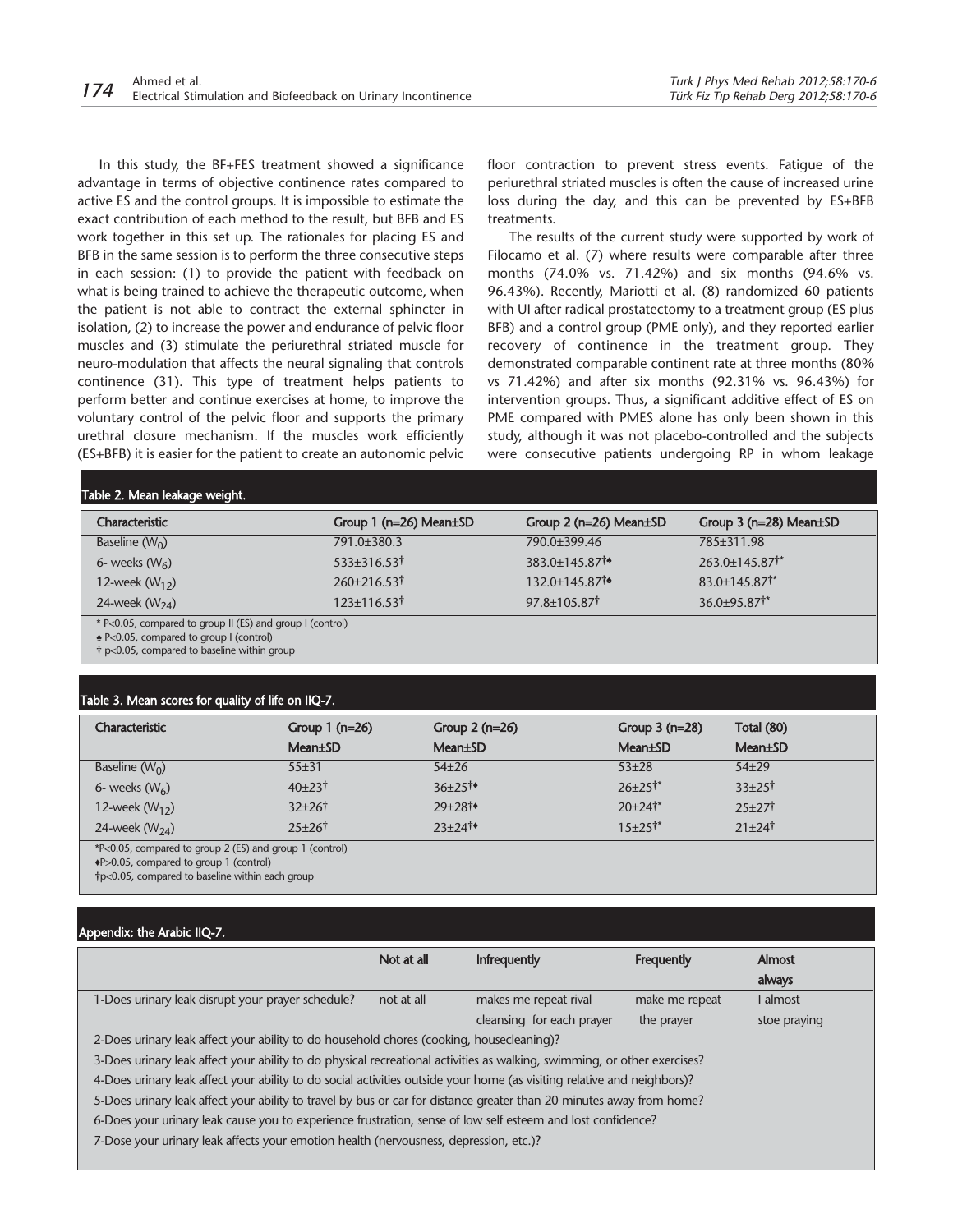ranged widely from 20 to 1,500 gm daily, while in the current study all patients had severe incontinence. Moreover, Ribeiro et al. (28) studied 54 RP cases randomly assigned to PME BFB (n=26) and control groups (n=28) after catheter removal. Ribeiro et al. found that, the cumulative percentage of continent patients and duration of incontinence was shorter in the treatment group than in the control group with a median of 1 and 6 months, respectively. At 12 months postoperatively, 25 (96.15%) patients in the treatment group and 21 (75.0%) in the control group were continent ( $p < 0.028$ ), which is similar to the results of the current study.

On the contrary, Franke et al. (5) reported that PME did not affect the return of continence within 6 months after RP. Floratos et al. (14) found similar (91%) objective continence rates at 6 months after RP using electromyographic BF or verbal instruction for PME. Moreover, Willes et al. (16) failed to observe a statistical significant difference in patients treated with PME, PME plus ES or ES plus BFB after 3 or 12 months. The results of the current study demonstrated higher percentage of continence rate in BFB+ES group when compared with the results of Willes et al. after three months (71.42% vs 53%) and during follow-up at six months in the current study vs 12 months in the work of Willes et al. (96.43% vs 88.6%). Considering that, their study may include minimal or mild cases of incontinence in which Pelvic Floor Muscle Training (PFMT) is enough to cure incontinence. Moore et al. (15) compared standard PFMT (verbal and written instructions), intensive PFMT and intensive PFMT plus rectal ES in 63 men with UI after RP. Incontinence improved in all 3 groups, and no differences were noted among the groups in terms of urine loss at 16 and 24 weeks.

In this study, an interesting aspect was the fact that QOL, measured by the IIQ-7, was better in the treatment groups and positively correlated with the improvement in continence throughout the 6 months after surgery. In 3 randomized controlled trials, PFMT after RP was evaluated using the IIQ-7 to assess patient QQL (2,9,15). In none of the studies, the QOL improved in the treatment group, even in one that revealed better continence in the treatment group. The authors suggested the possibility that men found ways to circumvent the impact of incontinence on well-being or confounded differences in incontinence with other QOL issues such as recovery from surgery, anxiety about cancer or sexual dysfunction (2). In the current study, despite the lack of a statistical difference, QOL was always numerically superior in the treatment group, indicating a trend for improved QOL that might be demonstrable had we included more patients in the study.

## Conclusion

Although advancements in surgical technique have improved the outcome of RP, we believe that treatment with BFB+ES has a significant positive impact on the early recovery of UI. It can represent a noninvasive and non-harmful method for all patients undergoing RP to reduce the duration and the degree of PPI and improve quality of life.

#### Conflict of Interest:

Authors reported no conflicts of interest.

# References

- 1. Moore KN, Jensen L. Testing of the incontinence impact questionnaire (IIQ-7) with men after radical prostatectomy. J Wound Ostomy Continence Nurs 2000;27:304-12.
- 2. Peyromaure M, Ravery V, Boccon-Gibod L. The management of stress urinary incontinence after radical prostatectomy. BJU Int 2002;90:155-61.
- 3. Burgio KL, Goode PS, Urban DA, Umlauf MG, Locher JL, Bueschen A, et al. Preoperative biofeedback assisted behavioral training to decrease postprostatectomy incontinence: A randomized, controlled trial. J Urol 2006;175:196-201; discussion 201.
- 4. Bales GT, Gerber GS, Minor TX, Mhoon DA, McFarland JM, Kim HL, et al. Effect of preoperative biofeedback /pelvic floor training on continence in men undergoing radical prostatectomy. Urology 2000;56:627-30.
- 5. Franke JJ, Gilbert WB, Grier J, Koch MO, Shyr Y, Smith JA Jr. Early postprostatectomy pelvic floor biofeedback. J Urol 2000;163:191-3.
- 6. Parekh A, Feng M, Kirages D, Bremner H, Kaswick J, Aboseif S. The role of pelvic floor exercises on post-prostatectomy incontinence. J Urol 2003;170:130-3.
- 7. Filocamo MT, Li Marzi V, Del Popolo G, Cecconi F, Marzocco M, Tosto A, et al. Effectiveness of early pelvic floor rehabilitation treatment for postprostatectomy incontinence. Eur Urol 2005;48:734-8.
- Mariotti G, Sciarra A, Gentilucci A, Salciccia S, Alfarone A, Di Pierro G, et al. Early recovery of urinary continence after radical prostatectomy using early pelvic floor electrical stimulation and biofeedback associated treatment. J Urol. 2009;181:1788-93. Epub 2009 Feb 23.
- 9. Moore KN, Griffiths D, Hughton A. Urinary incontinence after radical prostatectomy: a randomized controlled trial comparing pelvic muscle exercises with or without electrical stimulation. BJU Int 1999;83:57-63.
- 10. Overgard M, Angelsen A, Lydersen S, Mørkved S. Does physiotherapistguided pelvic floor muscle training reduce urinary incontinence after radical prostatectomy? A randomised controlled trial. Eur Urol 2008;54:438-48. Epub 2008 Apr 18.
- 11. Manassero F, Traversi C, Ales V, Pistolesi D, Panicucci E, Valent F, et al. Contribution of early intensive prolonged pelvic floor exercises on urinary continence recovery after bladder neck-sparing radical prostatectomy: results of a prospective controlled randomized trial. Neurourol Urodyn 2007;26:985-9.
- 12. Van Kampen M, De Weerdt W, Van Poppel H, De Ridder D, Feys H, Baert L. Effect of pelvic-floor re-education on duration and degree of incontinence after radical prostatectomy: a randomised controlled trial. Lancet 2000;355:98-102.
- 13. Yokoyama T, Nishiguchi I, Watanabe T, Nose H, Nozaki K, Fujita O, et al. Comparative study of effects of extracorporeal magnetic innervation versus electrical stimulation for urinary incontinence after radical prostatectomy. Urology 2004;63:264-7.
- 14. Floratos DL, Sonke GS, Rapidou CA, Alivizatos GJ, Deliveliotis C, Constantinides CA, et al. Biofeedback vs verbal feedback as learning tools for pelvic muscle exercises in the early management of urinary incontinence after radical prostatectomy. BJU Int 2002;89:714-9.
- 15. Moore KN, Valiquette L, Chetner MP, Byrniak S, Herbison GP. Return to continence after radical retropubic prostatectomy: a randomized trial of verbal and written instructions versus therapist-directed pelvic floor muscle therapy. Urology 2008;72:1280-6. Epub 2008 Apr 2.
- 16. Wille S, Sobottka A, Heidenreich A, Hofmann R. Pelvic floor exercises, electrical stimulation and biofeedback after radical prostatectomy: results of a prospective randomized trial. J Urol 2003;170:490-3.
- 17. Tobia I, Gonzalez MS, Martinez P, Tejerizo JC, Gueglio G, Damia O, et al. Randomized study on urinary continence after radical prostatectomy with previous kinesic perinea physiotherapy. Arch Esp Urol 2008;61:793-8.
- 18. Lilli P, Mercuriali M, Fiori M, Hanitzsch H, Gunelli R, Bercovich E. Impact of preoperative biofeedback on incontinence in cancer patients undergoing radical prostatectomy. Arch Ital Urol Androl 2006;78:92-6.